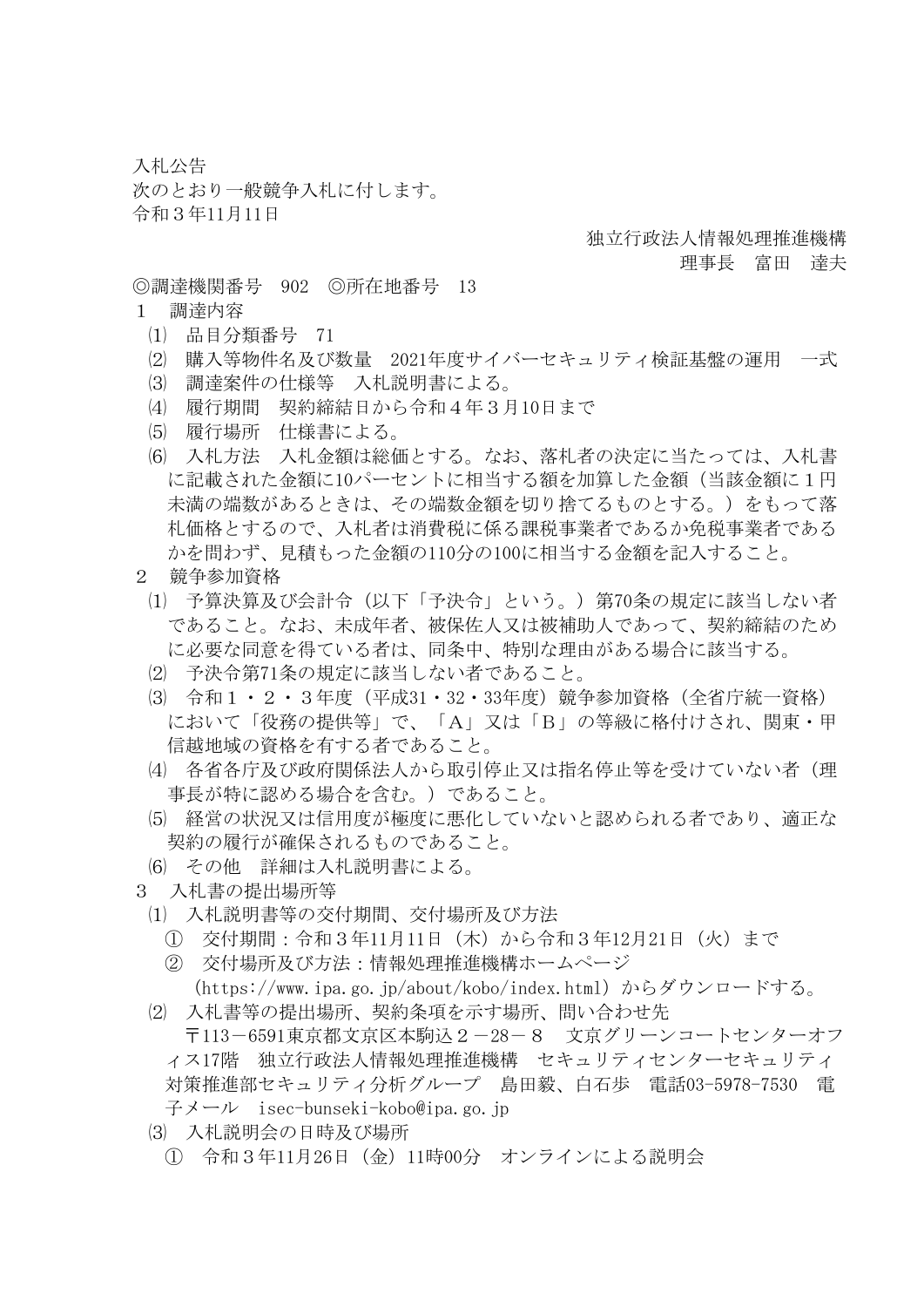- ② 入札説明会に参加を希望する者は、令和3年11月19日(金)17時00分まで に、上記3⑵宛、電子メールにより申し込むこと。
- ⑷ 入札書等の受領期限 令和3年12月21日(火) 17時00分
- ⑸ 開札の日時及び場所
	- ① 日時 令和3年12月27日(月) 11時00分
	- ② 場所 情報処理推進機構 13階会議室B
- 4 その他
	- ⑴ 契約手続きにおいて使用する言語及び通貨 日本語及び日本国通貨に限る。
	- ⑵ 入札保証金及び契約保証金 全額免除
	- ⑶ 入札の無効 競争入札に参加する者に必要な資格のない者による入札及び競争 入札に参加する者に求められる義務に違反した入札は無効とする。
	- ⑷ 契約書作成の要否 要
	- ⑸ 落札者の決定方法 情報処理推進機構会計規程第29条の規定に基づいて作成さ れた予定価格の制限の範囲内で、当機構が入札説明書で指定する要求事項のう ち、必須とした項目の最低限の要求をすべて満たしている提案をした入札者の中 から、当機構が定める総合評価の方法をもって落札者を定めるものとする。
	- ⑹ 手続きにおける交渉の有無 無
	- ⑺ その他 詳細は入札説明書による。
- 5 Summary
	- ⑴ Official in charge of disbursement of the procuring entity : TOMITA Tatsuo, Chairman, Information-technology Promotion Agency, Japan
	- ⑵ Classification of the products to be procured : 71
	- ⑶ Nature and quantity of the services to be required : Operation of The Cybersecurity Product Verification Platform in 2021FY, 1 set.
	- ⑷ Fulfillment period : From the date when contract is concluded through 10 March 2022
	- ⑸ Fulfillment place : As in the tender manual
	- ⑹ Qualifications for participation in the tendering procedures : Suppliers eligible for participating in the proposed tender are those who shall :
		- ① Not come under Article 70 of the Cabinet Order concerning the Budget, Auditing and Accounting. Furthermore, minors, Person under Conservatorship or Person under Assistance that obtained the consent necessary for concluding a contract may be applicable under cases of special reasons within the said clause.
		- ② Not come under Article 71 of the Cabinet Order concerning the Budget, Auditing and Accounting.
		- ③ Have Grade A, B in "Service", in terms of the qualification of offer of services in the Kanto-Koshinetsu area related to Cabinet Office (Single qualification for every ministry and agency) in the fiscal years 2019, 2020 and 2021.
		- ④ Not be suspended from transaction by the request of the officials in